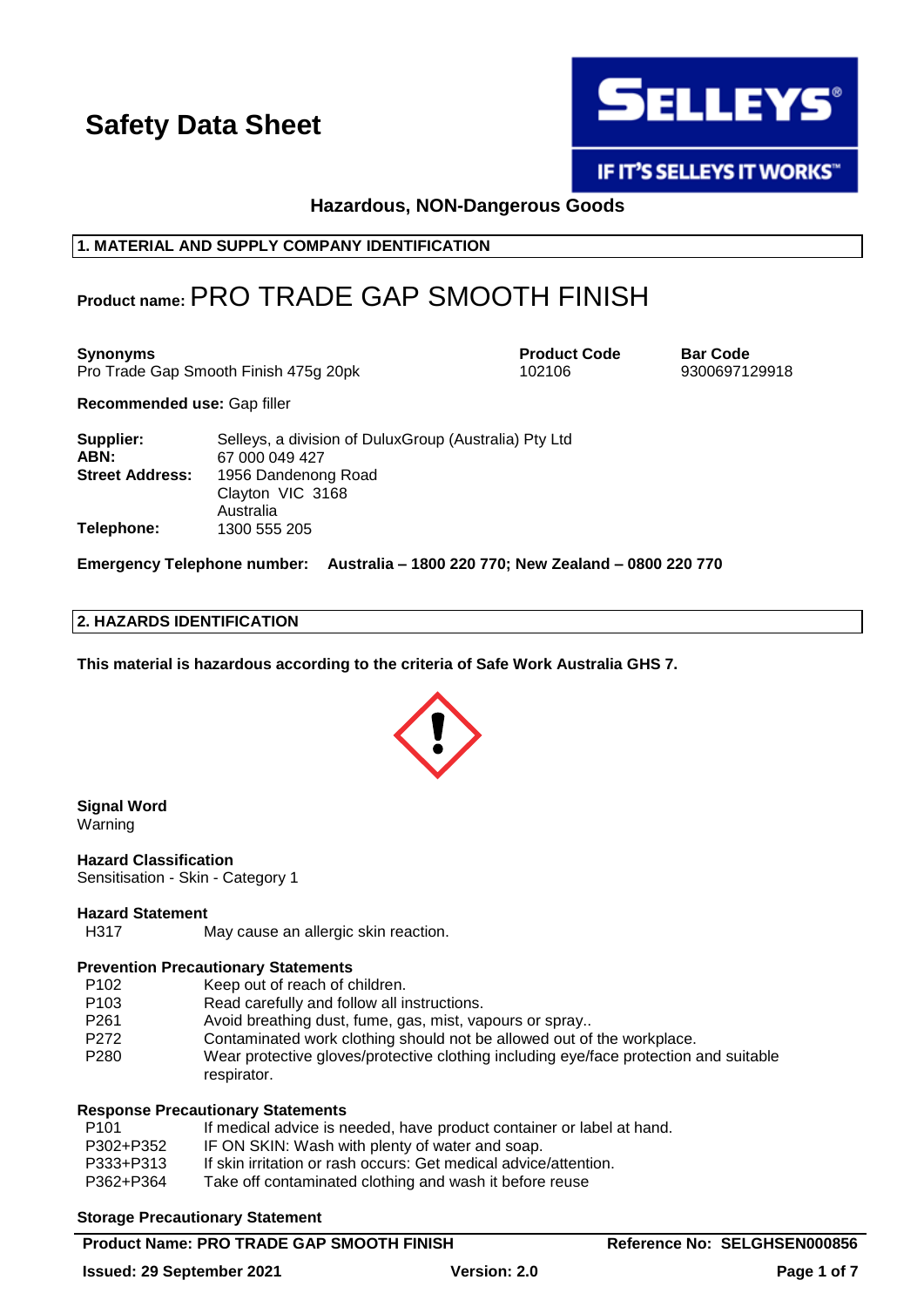

Not allocated

#### **Disposal Precautionary Statement**

P501 Dispose of contents/container in accordance with local, regional, national and international regulations.

#### **Poison Schedule:** Not Applicable

#### **DANGEROUS GOOD CLASSIFICATION**

Not classified as Dangerous Goods by the criteria of the "Australian Code for the Transport of Dangerous Goods by Road & Rail" and the "New Zealand NZS5433: Transport of Dangerous Goods on Land".

| <b>3. COMPOSITION INFORMATION</b>                                                                                                                                                      |        |                                                        |
|----------------------------------------------------------------------------------------------------------------------------------------------------------------------------------------|--------|--------------------------------------------------------|
| <b>CHEMICAL ENTITY</b>                                                                                                                                                                 | CAS NO | <b>PROPORTION</b>                                      |
| 5-Chloro-2-methyl-4-isothiazolin-3-one (CMIT)<br>26172-55-4<br>2-Methyl-2H-isothiazol-3-one (MIT)<br>2682-20-4<br>Ingredients determined to be non-hazardous or below reporting limits |        | $<$ 0.05 % (w/w)<br>$<$ 0.05 % (w/w)<br><b>Balance</b> |
|                                                                                                                                                                                        |        | 100%                                                   |

#### **4. FIRST AID MEASURES**

If poisoning occurs, contact a doctor or Poisons Information Centre (Phone Australia 131 126, New Zealand 0800 764 766).

**Inhalation:** Remove victim from exposure - avoid becoming a casualty. Remove contaminated clothing and loosen remaining clothing. Allow patient to assume most comfortable position and keep warm. Keep at rest until fully recovered. Seek medical advice if effects persist.

**Skin Contact:** Effects may be delayed. If skin or hair contact occurs, remove contaminated clothing and flush skin and hair with running water. If swelling, redness, blistering or irritation occurs seek medical assistance.

**Eye contact:** If in eyes wash out immediately with water. In all cases of eye contamination it is a sensible precaution to seek medical advice.

**Ingestion:** Rinse mouth with water. If swallowed, do NOT induce vomiting. Give a glass of water to drink. Never give anything by the mouth to an unconscious patient. If vomiting occurs give further water. Seek medical advice.

**PPE for First Aiders:** Wear safety shoes, overalls, gloves, safety glasses. Available information suggests that gloves made from nitrile rubber should be suitable for intermittent contact. However, due to variations in glove construction and local conditions, the user should make a final assessment. Always wash hands before smoking, eating, drinking or using the toilet. Wash contaminated clothing and other protective equipment before storing or re-using.

**Notes to physician:** Treat symptomatically. Effects may be delayed.

| <b>5. FIRE FIGHTING MEASURES</b> |  |
|----------------------------------|--|
|                                  |  |

**Hazchem Code:** Not applicable.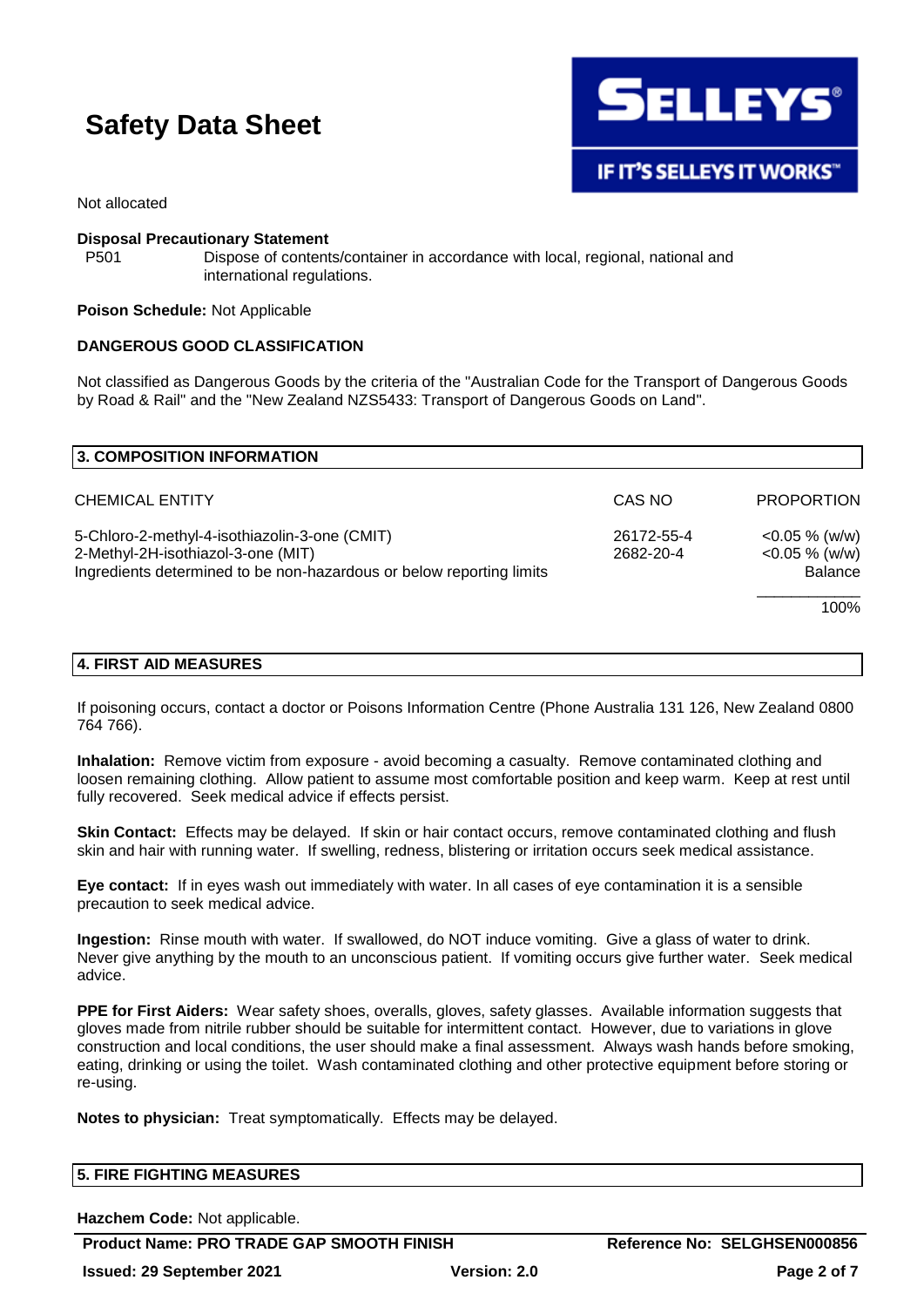

**Suitable extinguishing media:** If material is involved in a fire use water fog (or if unavailable fine water spray), alcohol resistant foam, standard foam, dry agent (carbon dioxide, dry chemical powder).

**Specific hazards:** Non-combustible material.

**Fire fighting further advice:** Not combustible, however following evaporation of aqueous component residual material can burn if ignited.

# **6. ACCIDENTAL RELEASE MEASURES**

#### **SMALL SPILLS**

Wear protective equipment to prevent skin and eye contamination. Avoid inhalation of vapours or dust. Wipe up with absorbent (clean rag or paper towels). Collect and seal in properly labelled containers or drums for disposal.

# **LARGE SPILLS**

Clear area of all unprotected personnel. Slippery when spilt. Avoid accidents, clean up immediately. Wear protective equipment to prevent skin and eye contamination and the inhalation of dust. Work up wind or increase ventilation. Cover with damp absorbent (inert material, sand or soil). Sweep or vacuum up, but avoid generating dust. Collect and seal in properly labelled containers or drums for disposal. If contamination of crops, sewers or waterways has occurred advise local emergency services.

# **Dangerous Goods - Initial Emergency Response Guide No:** Not applicable

# **7. HANDLING AND STORAGE**

**Handling:** Avoid eye contact and skin contact. Avoid inhalation of dust.

**Storage:** Store in a cool, dry, well-ventilated place and out of direct sunlight. Store away from foodstuffs. Store away from incompatible materials described in Section 10. Store away from sources of heat and/or ignition. Keep container standing upright. Keep containers closed when not in use - check regularly for spills.

# **8. EXPOSURE CONTROLS / PERSONAL PROTECTION**

**National occupational exposure limits:** No value assigned for this specific material by Safe Work Australia.

**Biological Limit Values:** As per the "National Model Regulations for the Control of Workplace Hazardous Substances (Safe Work Australia)" the ingredients in this material do not have a Biological Limit Allocated.

**Engineering Measures:** Natural ventilation should be adequate under normal use conditions.

**Personal Protection Equipment:** SAFETY SHOES, OVERALLS, GLOVES, SAFETY GLASSES.

Wear safety shoes, overalls, gloves, safety glasses. Available information suggests that gloves made from nitrile rubber should be suitable for intermittent contact. However, due to variations in glove construction and local conditions, the user should make a final assessment. Always wash hands before smoking, eating, drinking or using the toilet. Wash contaminated clothing and other protective equipment before storing or re-using.

**Hygiene measures:** Keep away from food, drink and animal feeding stuffs. When using do not eat, drink or smoke. Wash hands prior to eating, drinking or smoking. Avoid contact with clothing. Avoid eye contact and skin contact. Avoid inhalation of dust. Ensure that eyewash stations and safety showers are close to the workstation location.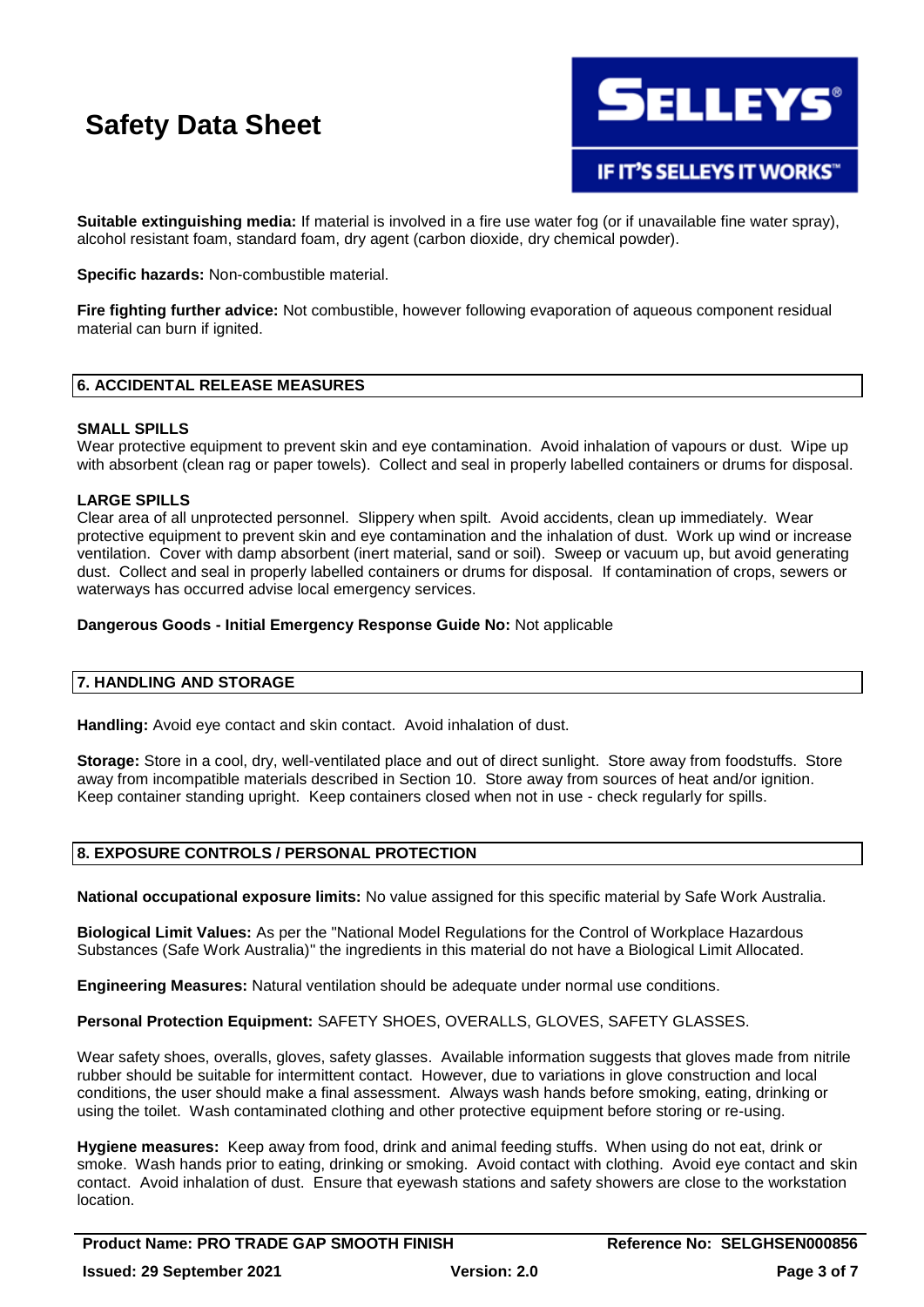

**IF IT'S SELLEYS IT WORKS"** 

#### **9. PHYSICAL AND CHEMICAL PROPERTIES**

| Paste          |
|----------------|
| White          |
| Characteristic |
|                |

**Solubility:** Dispersible in water **Specific Gravity:** 1.57 **Relative Vapour Density (air=1):** >1 **Vapour Pressure (20 °C):** N Av **Flash Point (°C):** N App **Flammability Limits (%):** N App **Autoignition Temperature (°C):** N Av **Melting Point/Range (°C):** N Av **Boiling Point/Range (°C):** N Av **pH:** N Av **Viscosity:**  $>21$  mm<sup>2</sup>/s @ 40 °C **Total VOC (g/Litre):** N Av

(Typical values only - consult specification sheet)  $N Av = Not available, N App = Not applicable$ 

### **10. STABILITY AND REACTIVITY**

**Chemical stability:** This material is thermally stable when stored and used as directed.

**Conditions to avoid:** Elevated temperatures and sources of ignition.

**Incompatible materials:** Oxidising agents.

**Hazardous decomposition products:** Oxides of carbon and nitrogen, smoke and other toxic fumes.

**Hazardous reactions:** No known hazardous reactions.

#### **11. TOXICOLOGICAL INFORMATION**

No adverse health effects expected if the product is handled in accordance with this Safety Data Sheet and the product label. Symptoms or effects that may arise if the product is mishandled and overexposure occurs are:

#### **Acute Effects**

**Inhalation:** Material may be an irritant to mucous membranes and respiratory tract.

**Skin contact:** Contact with skin may result in irritation. A skin sensitiser. Repeated or prolonged skin contact may lead to allergic contact dermatitis.

**Ingestion:** Swallowing can result in nausea, vomiting and irritation of the gastrointestinal tract.

**Eye contact:** May be an eye irritant. Exposure to the dust may cause discomfort due to particulate nature. May cause physical irritation to the eyes.

#### **Acute toxicity**

**Inhalation:** This material has been classified as not hazardous for acute inhalation exposure. Acute toxicity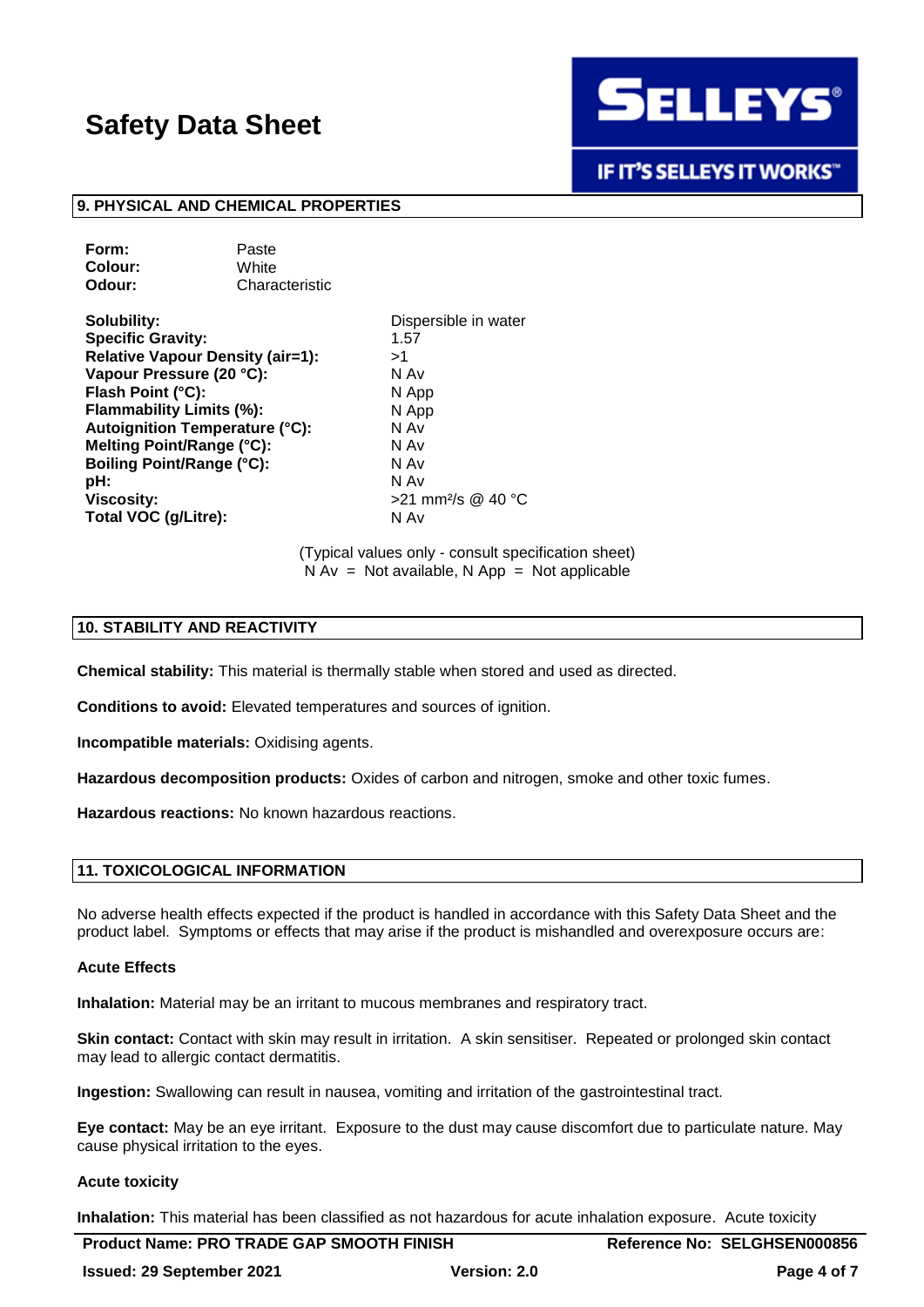

estimate (based on ingredients):  $LC_{50} > 5.0$  mg/L for dust.

**Skin contact:** This material has been classified as not hazardous for acute dermal exposure. Acute toxicity estimate (based on ingredients):  $LD_{50} > 2,000$  mg/Kg bw

**Ingestion:** This material has been classified as not hazardous for acute ingestion exposure. Acute toxicity estimate (based on ingredients):  $LD_{50} > 2,000$  mg/Kg bw

**Corrosion/Irritancy:** Eye: this material has been classified as not corrosive or irritating to eyes. Skin: this material has been classified as not corrosive or irritating to skin.

**Sensitisation:** Inhalation: this material has been classified as not a respiratory sensitiser. Skin: this material has been classified as a Category 1 Hazard (skin sensitiser).

**Aspiration hazard:** This material has been classified as not an aspiration hazard.

**Specific target organ toxicity (single exposure):** This material has been classified as not a specific hazard to target organs by a single exposure.

#### **Chronic Toxicity**

**Mutagenicity:** This material has been classified as not a mutagen.

**Carcinogenicity:** This material has been classified as not a carcinogen.

**Reproductive toxicity (including via lactation):** This material has been classified as not a reproductive toxicant.

**Specific target organ toxicity (repeat exposure):** This material has been classified as not a specific hazard to target organs by repeat exposure.

# **12. ECOLOGICAL INFORMATION**

Avoid contaminating waterways.

**Acute aquatic hazard:** This material has been classified as not hazardous for acute aquatic exposure. Acute toxicity estimate (based on ingredients): > 100 mg/L

**Long-term aquatic hazard:** This material has been classified as not hazardous for chronic aquatic exposure. Non-rapidly or rapidly degradable substance for which there are adequate chronic toxicity data available OR in the absence of chronic toxicity data, Acute toxicity estimate (based on ingredients): >100 mg/L, where the substance is not rapidly degradable and/or BCF  $\lt$  500 and/or log K<sub>ow</sub>  $\lt$  4.

**Ecotoxicity:** No information available.

**Persistence and degradability:** No information available.

**Bioaccumulative potential:** No information available.

**Mobility:** No information available.

#### **13. DISPOSAL CONSIDERATIONS**

Persons conducting disposal, recycling or reclamation activities should ensure that appropriate personal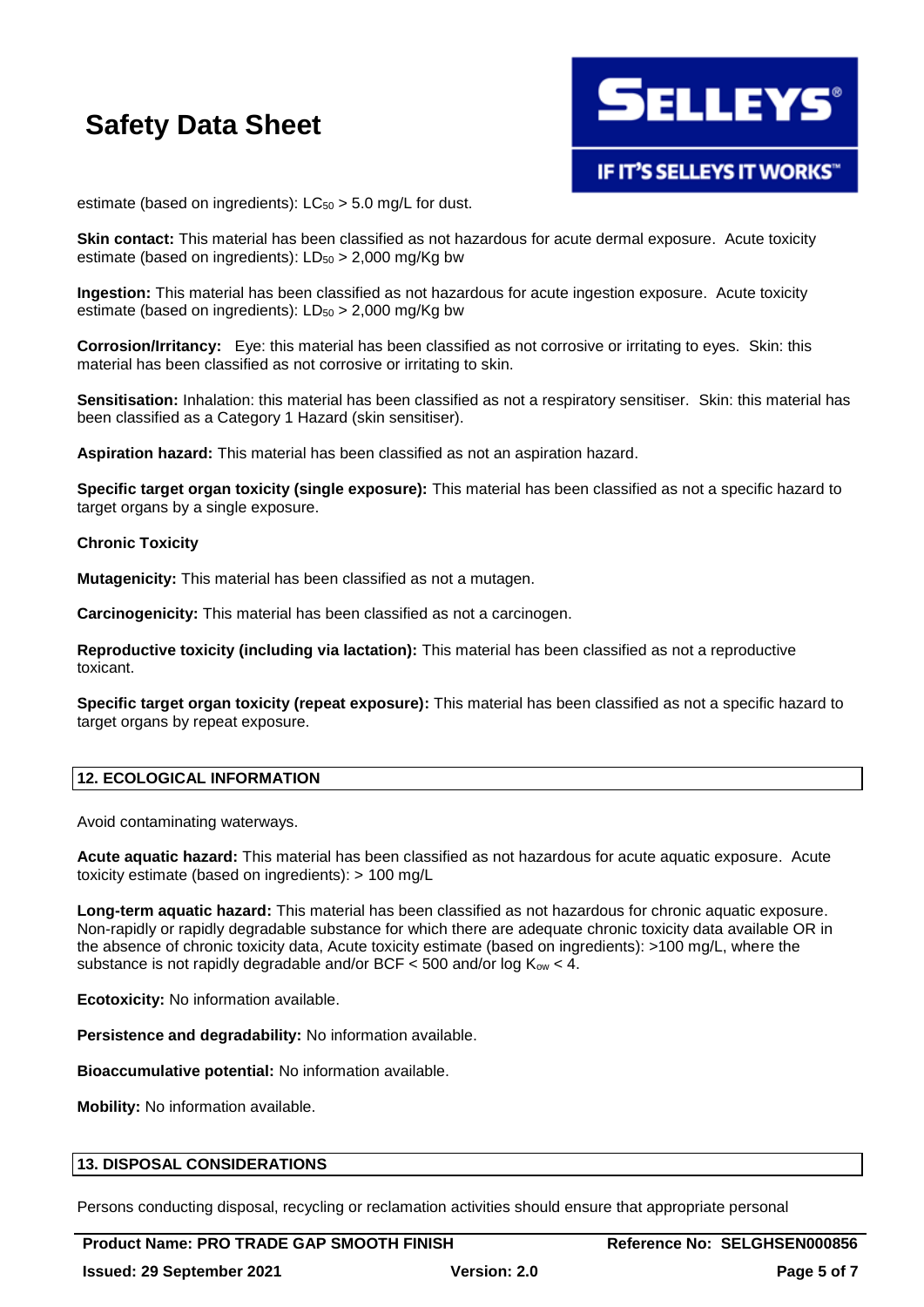

IF IT'S SELLEYS IT WORKS"

protection equipment is used, see "Section 8. Exposure Controls and Personal Protection" of this SDS.

If possible material and its container should be recycled. If material or container cannot be recycled, dispose in accordance with local, regional, national and international Regulations.

# **14. TRANSPORT INFORMATION**

#### **ROAD AND RAIL TRANSPORT**

Not classified as Dangerous Goods by the criteria of the "Australian Code for the Transport of Dangerous Goods by Road & Rail" and the "New Zealand NZS5433: Transport of Dangerous Goods on Land".

#### **MARINE TRANSPORT**

Not classified as Dangerous Goods by the criteria of the International Maritime Dangerous Goods Code (IMDG Code) for transport by sea.

#### **AIR TRANSPORT**

Not classified as Dangerous Goods by the criteria of the International Air Transport Association (IATA) Dangerous Goods Regulations for transport by air.

# **15. REGULATORY INFORMATION**

#### **This material is not subject to the following international agreements:**

Montreal Protocol (Ozone depleting substances) The Stockholm Convention (Persistent Organic Pollutants) The Rotterdam Convention (Prior Informed Consent) Basel Convention (Hazardous Waste) International Convention for the Prevention of Pollution from Ships (MARPOL)

# **This material/constituent(s) is covered by the following requirements:**

The Standard for the Uniform Scheduling of Medicines and Poisons (SUSMP) established under the Therapeutic Goods Act (Commonwealth): Not Applicable.

AICIS Status: All components of this product are listed on or exempt from the Australian Inventory of Industrial Chemicals (AIIC).

NZ EPA Status: All components of this product are listed on or exempt from the New Zealand Inventory of Chemical (NZIoC).

**HSNO Group Standard:** HSR002670 - Surface Coatings and Colourants (Subsidiary Hazard) Group Standard 2020

#### **16. OTHER INFORMATION**

Reason for issue: Revised

This Safety Data Sheet has been prepared by Chemical Data Services Pty Ltd (chemdata.com.au) on behalf of its client.

Safety Data Sheets are updated frequently. Please ensure that you have a current copy.

This SDS summarises at the date of issue our best knowledge of the health and safety hazard information of the product, and in particular how to safely handle and use the product in the workplace. Since the company cannot